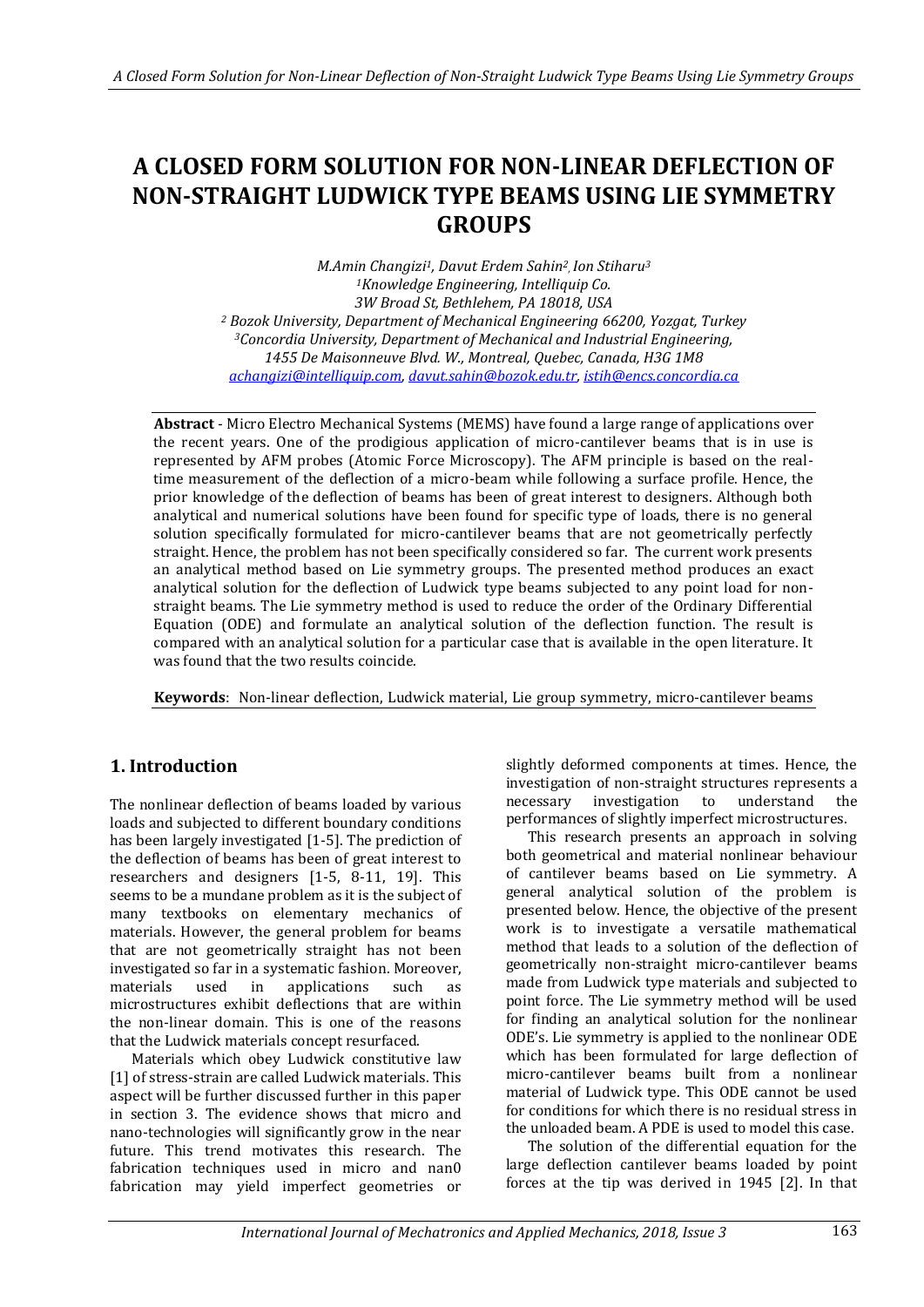approach the differential equation describing the slope of the beam versus the length of the deflected curve was formulated and solved by complete second and first kind elliptic integrals. A numerical solution was provided [3] for the differential equation of the slope versus length of the deflected beam by considering the shear force. In this work solutions were derived from finite differences method for the ODE describing a cantilever and a simple supported beam subjected to uniform distributed forces. For the simple supported beams under point forces the same method was used to solve the constitutive ODE. A numerical solution for the tapered cantilever beam under a point force at the tip was presented in 1968 [4]. A nondimensional ODE was solved by computer at that time. The performance of a cantilever beam made from materials exhibiting nonlinear properties subjected to a point force was studied in [5].

In the results of the research presented in [6] the deflection equation was derived for a Ludwick experimental strain-stress curve. The integral equation was solved numerically to calculate the deflection and the rotation at the tip of the beam. The work in [7] used power series and neural network to solve for the large deflection of a cantilever beam under a point force at the tip. The constitutive equation that expresses the curvature of the beam made from a non-linear material is a nonlinear ODE. The authors of [8] studied large deflections of cantilever beams made from nonlinear elastic materials subjected to uniform distributed forces and a point force at the tip. They developed a system of nonlinear ODEs to model the system which was further solved by the Runge-Kutta method. The authors in [9] used the same method as in [2] to solve the large deflection equation of a cantilever under a point force at the tip. In their work they validated the theoretical work using experimental results. The non-dimensional formulation was used to simplify the nonlinear deflection and reduce the problem to linear analysis. They showed that the nonlinear assumption of small deflection yields the same results as those found through the linear analysis. Two dimensional loads on cantilever beam with point force loading at the free end was studied for both non-prismatic and prismatic beams [10]. A model for the general loading conditions on beams was formulated as a nonlinear Partial Differential Equations (PDE) [10]. Further, a numerical solution based on a non-dimensional equation was presented [10]. A theoretical study on the large deflection of a cantilever beam subjected to a tip moment made form a nonlinear bimorph material was presented using a numerical solution in [11]. The authors used an exact formulation for the deflection of a cantilever with a moment applied at the tip. The authors used a system of ODEs to numerically solve the large deflection of the cantilever beam under a uniform distributed and tip point load.

They presented a comparison between numerical and experimental results. The large deflection of a non-prismatic cantilever beam subjected to different type of continuous and discontinuous loading was studied by finite difference methods [13]. The authors formulated the problem based on [10] and further used quasi-linearization central finite differences method to solve the problem. The large deflection of a cantilever beam subjected to a point load at the tip was studied by a homotopic analysis method (HAM) and an explicit solution for it was presented in [13]. Large deflection of a non-uniform spring-hinged cantilever beam under a follower point force at the tip was formulated and numerically solved [15]. Large deflection of curved beams under a tip load was studied analytically by the Lie symmetry method in [16].

In the present work the Lie group symmetry approach is used as a feasible alternative to express the curvature of a not straight beam deflecting beyond the linear level and made from a non-linear material for which stress-strain correlation follows the Ludwick formulation. Lie group symmetry is a versatile mathematical method that has recently been extended to solve some engineering problems.

## **2. Nomenclature**

- σ Stress
- E Young's Modules
- ε Strain
- n Power coefficient
- A Area of cross section
- I Moment of inertia
- h Thickness of beam
- V Vertical component of force
- H Horizontal component of force
- P Point force at tip of beam
- θ Angle of point force
- φ Angle of Curvature
- ρ Curvature of beam
- δ<sup>h</sup> Horizontal deflection of tip
- $\delta_{v}$  Vertical deflection of tip
- y Distance from neutral axis of beam
- ξ, η Components of infinitesimal transformation
- U Transformation operation
- α The parameter of the group

## **3. Ludwick Materials**

The relation between stress and strain for linear materials is based on Hooke's Law which is a linear formulation [19]. A large range of nonlinear materials which exhibit nonlinear stress-strain behaviour can be defined by the Ludwick relation [5]. The Ludwick stress-strain relation is defined as following: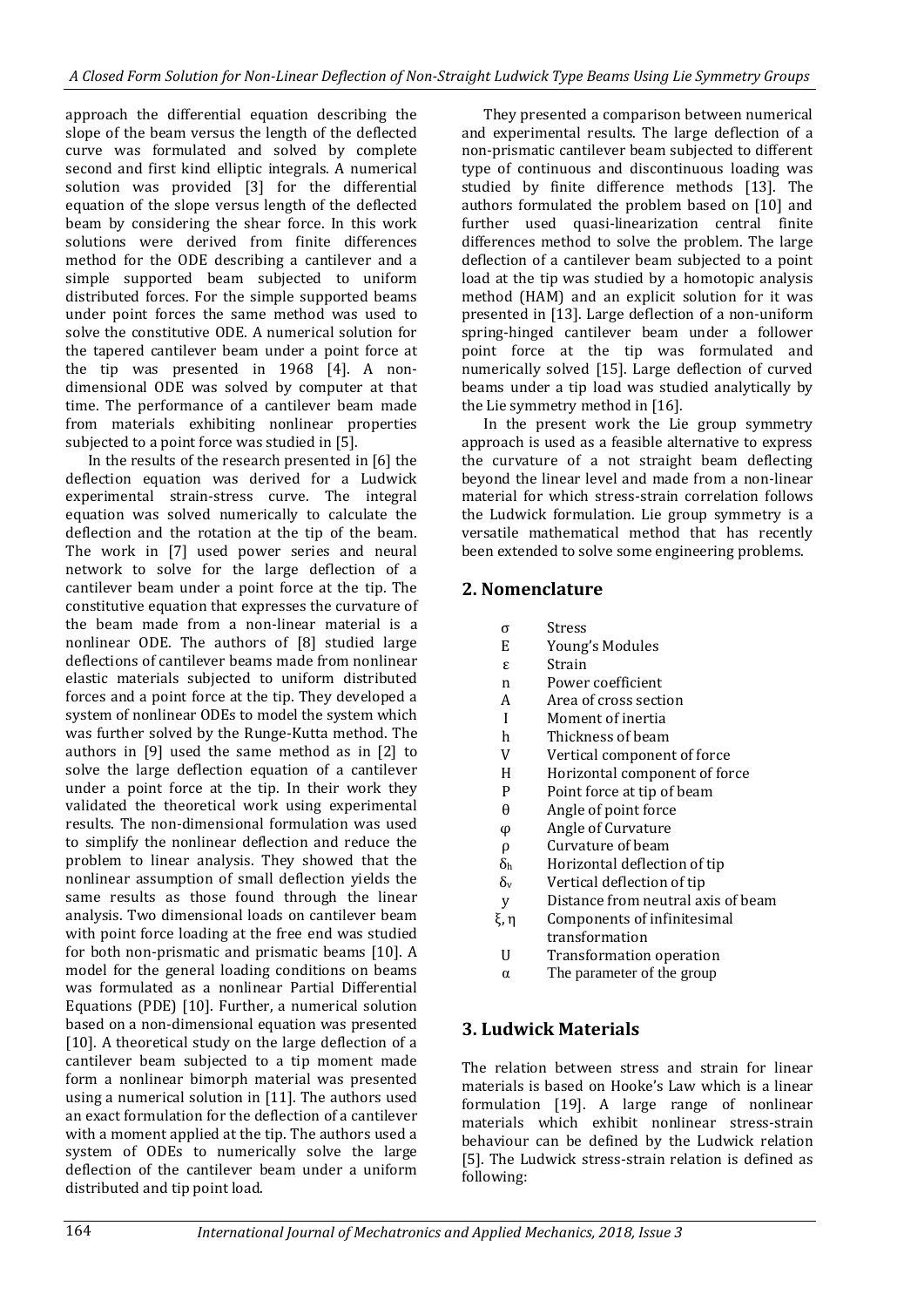$$
\sigma = E \times \varepsilon^{\frac{1}{n}}
$$

(3.1)

Here, E and n represent constants related to material properties. The behaviour of this material for different *n* is illustrated in figure 1 [5].



*Figure 1: Ludwick material stress-strain behaviour*

In the current work the large deflection of microcantilever beams made from Ludwick type materials is investigated. For an example, in AFMs, certain applications require large deflection of beams which may be non-straight due to the variability of micromachining processes. This calls for a model based on Ludwick type materials as the deflection of such elements may exceed many times the initial thickness of the structure. For this case the moment of area of a rectangular cross section of the Ludwick type material needs to be defined. In the open literature has been shown that the moment of inertia can be expressed as in (3.2) [17]:

$$
I_n = \int y^{\frac{n+1}{n}} dA = \left(\frac{1}{2}\right)^{\frac{n+1}{n}} \left(\frac{n}{2n+1}\right) bh^{\frac{2n+1}{n}}
$$
(3.2)

### **4. Formulation of the Large Deflection of the Not-Straight Beam Problem**

For a curved AFM beam, a point force at the tip can be considered as illustrated in figure 2 [16]. The moment at any cross section of the beam can be written as:

$$
M(x, y) = V \times x + H \times y + M_0
$$
\nwhere:  
\n
$$
V = P \sin(\theta)
$$
\n
$$
H = P \cos(\theta)
$$
\n
$$
M_0 = P.u
$$
\n
$$
y
$$
\n
$$
y
$$
\n
$$
y
$$
\n
$$
y
$$
\n
$$
y
$$
\n
$$
y
$$
\n
$$
y
$$
\n
$$
y
$$
\n
$$
y
$$
\n
$$
y
$$
\n
$$
y
$$
\n
$$
y
$$
\n
$$
y
$$
\n
$$
y
$$
\n
$$
y
$$
\n
$$
y
$$
\n
$$
y
$$
\n
$$
y
$$
\n
$$
y
$$
\n
$$
y
$$
\n
$$
y
$$
\n
$$
y
$$
\n
$$
y
$$
\n
$$
y
$$
\n
$$
y
$$
\n
$$
y
$$

#### *Figure 2: A non-straight AFM micro-cantilever beam under tip load and moment.*

Here u represents the distance from the tip to neutral axis of the cantilever beam. Euler–Bernoulli moment–curvature relationship results in [5]:

$$
\frac{d\varphi}{d\rho} = \frac{M(x,y)}{E\left(\frac{1}{2}\right)^{\frac{n+1}{n}} \left(\frac{n}{2n+1}\right)bh^{\frac{2n+1}{n}}}
$$
\n(4.2)

Where: d

$$
\frac{dx}{dp} = \cos(\varphi) \tag{4.3}
$$

$$
\frac{dy}{dp} = \sin(\varphi) \tag{4.4}
$$

Differentiation of equation (4.2) yields:

$$
\frac{d^2 \varphi}{d\rho^2} = -\frac{V \cos(\varphi) + H \sin(\varphi)}{E \left(\frac{1}{2}\right)^{\frac{n+1}{n}} \left(\frac{n}{2n+1}\right) bh^{\frac{2n+1}{n}}}
$$
(4.5)

The boundary conditions can be defined as following:

$$
\frac{d\varphi}{d\rho}\Big|_{\rho=L} = \frac{M_0^n}{E\left(\frac{1}{2}\right)^{\frac{n+1}{n}} \frac{n}{(2n+1)}bh^{\frac{2n+1}{n}}}
$$
(4.6)

where L is the length of cantilever. To solve (4.5) one should use a mathematical groups which are considered in this paper are point symmetric transformations [19] which means that each point  $(x,y)$  on the curve move into  $(x1, y1)$ :

$$
\mathbf{x}_1 = \Phi(\mathbf{x}, \mathbf{y}, \alpha) \quad \mathbf{y}_1 = \psi(\mathbf{x}, \mathbf{y}, \alpha) \tag{4.8}
$$

Where  $\phi$  and  $\psi$  are diffeomorphism ( $\mathcal{C}^{\infty}$ ). If any transformation preserves the shape of a curve and it maps the curve on itself, the transformation is called symmetry [19]. The transformations (4.8) which satisfies the group properties is called oneparameter group [19] and  $\alpha$  is called the parameter of the group. For a one-parameter group the infinitesimal transformation is defined as [19]:

$$
Uf = \xi(x, y) \frac{\partial f}{\partial x} + \eta(x, y) \frac{\partial f}{\partial y}
$$
  
\n
$$
\frac{\partial \phi}{\partial x} \qquad \frac{\partial \psi}{\partial y} \qquad (4.9)
$$

$$
\xi(\mathbf{x}, \mathbf{y}) = \frac{\partial \Phi}{\partial \alpha}\Big|_{\alpha=0} \eta(\mathbf{x}, \mathbf{y}) = \frac{\partial \Psi}{\partial \alpha}\Big|_{\alpha=0} \tag{4.10}
$$

One can show that for a second order ODE infinitesimal transformation,  $\eta^{(2)}$  can be calculated as in [13, 14]:

$$
\eta_{\rho\rho} + (2\eta_{\rho\phi} - \xi_{\rho\rho}) \dot{\phi} + (\eta_{\phi\phi} - 2\xi_{\rho\phi}) \dot{\phi}^2 - \xi_{\phi\phi} \dot{\phi}^3 + (\eta_{\phi} - 2\xi_{\rho} - 3\xi_{\phi} \dot{\phi}) \omega
$$
  

$$
= \xi \omega_{\rho} + \eta \omega_{\phi} + (\eta_{\rho} + (\eta_{\phi} - \xi_{\rho}) \dot{\phi} - \xi_{\phi} \dot{\phi}^2) \omega_{\phi}
$$
  
(4.11)

where  $\omega$  is right hand side of (4.5):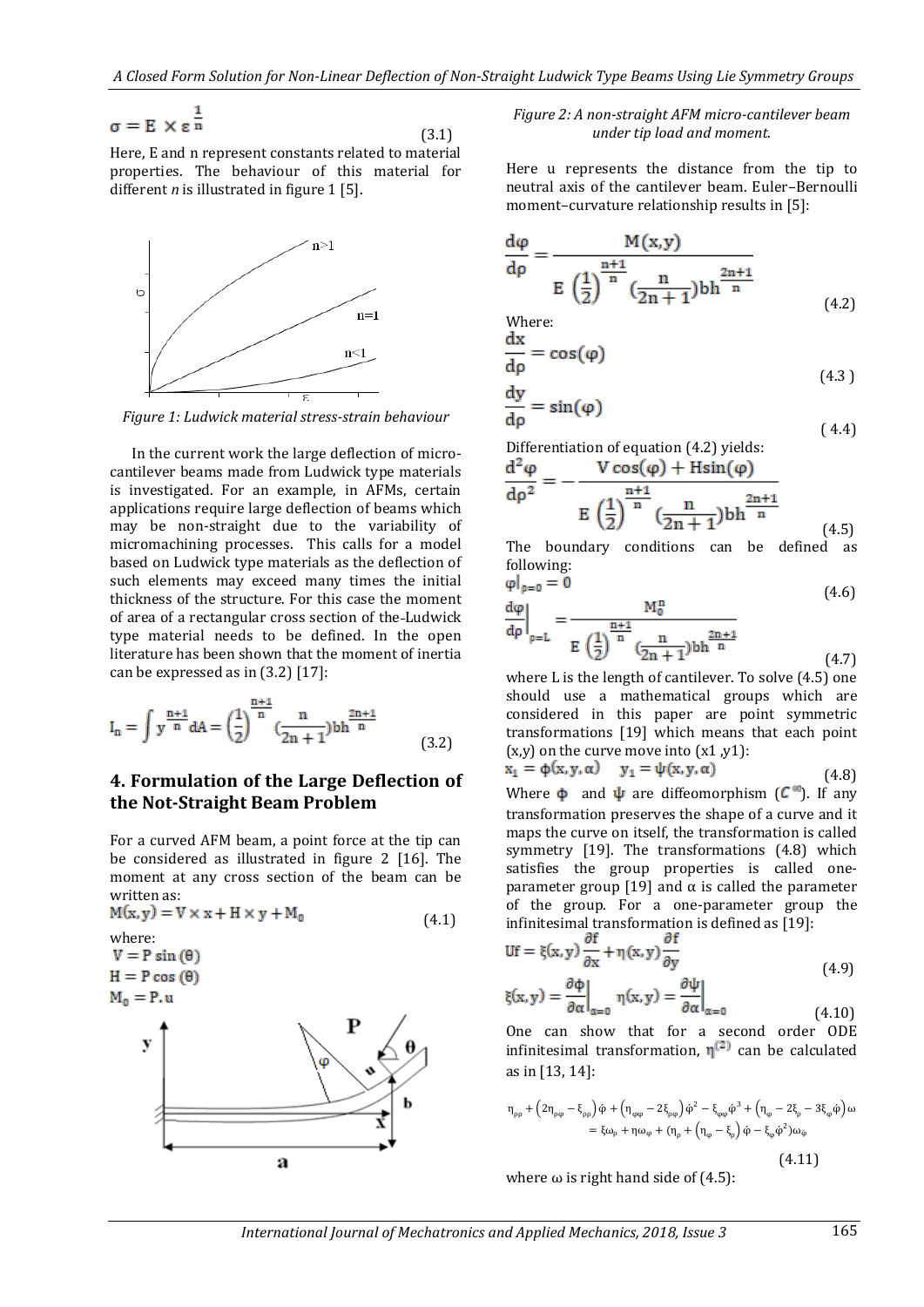$$
\omega = -\frac{V\text{co }s(\phi) + H\text{sin}(\phi)}{E\left(\frac{1}{2}\right)^{\frac{n+1}{n}}(\frac{n}{2n+1})bh^{\frac{2n+1}{n}}}
$$

$$
\phi = \frac{d\phi}{d\rho}
$$

Solving equation (4.11) as a system of PDEs, one can calculate ξ and η. Rotation, translation and scaling as

$$
(C_6-2C_2-3C_8\dot{\phi})\left(-\frac{Vco~s(\phi)+Hsin(\phi)}{E~\left(\frac{1}{2}\right)^{\frac{n+1}{n}}\left(\frac{n}{2n+1}\right)bh^{\frac{2n+1}{n}}}\right)=
$$

Decomposing equation (4.13) by compare ing terms will yield:<br> $C_2 = C_3 = C_4 = C_5 = C_6 = 0$ 

 (4.14) Hence:

 $\xi = C_1$ 

 $\eta = 0$  (4.15)

One can refer to appendix B in [19] for detail calculation of constants for  $\xi$  and  $\eta$ . Equations (4.15) provide a general transformation for equation (4.5) based on a general transformation like (4.12). (4.15) presented a linear transforming along ξ-axes.

One can consider ξ and η as follows:

$$
\xi(\rho, \varphi) = 1 \tag{4.16}
$$
  
\n
$$
\eta(\rho, \varphi) = 0 \tag{4.17}
$$

The point symmetry operator (4.9) when using  $(4.16)$  and  $(4.17)$  will be simplified as:

$$
X = \frac{1}{\partial \rho} \tag{4.18}
$$

In the next step the attempt to solve the ODE given by equation (3.5) requires introduction of two variables which are called canonical coordinates,  $r(\rho, \varphi)$  and  $s(\rho, \varphi)$ , which will be defined below. The coordinate  $\mathbf{r}(\rho, \varphi)$  is the solution of the following ODE:

$$
\frac{d\varphi}{d\rho} = \frac{\eta(\rho, \varphi)}{\xi(\rho, \varphi)}
$$
(4.19)

and  $s(\rho, \varphi)$  will be:

$$
s(\rho,\phi) = \left(\int \frac{d\rho}{\xi(\rho,\phi(r,\rho))}\right)\Big|_{r=r(\rho,\phi)}
$$
(4.20)

Substituting equations (4.16) and (4.17) into equation (4.19) and (4.20), respectively will yield:

 $r(\rho, \varphi) = \varphi$  (4.21)

$$
s(\rho, \varphi) = \rho \tag{4.22}
$$

a Lie symmetry of equation (4.5) could be found with the following transformations:

$$
\xi = C_1 + C_2 \rho + C_3 \varphi
$$
  
\n
$$
\eta = C_4 + C_5 \rho + C_6 \varphi
$$
  
\nwhere: (4.12)

 $C_1$ ,  $C_2$ ,  $C_3$ ,  $C_4$ ,  $C_5$ ,  $C_6$  are constants of transformation.

Substituting equation (4.12) into equation (4.11) yields:

$$
= \left(\frac{V\cos(\varphi) - H\sin(\theta)}{E\left(\frac{1}{2}\right)^{\frac{n+1}{n}} \left(\frac{n}{2n+1}\right) b h^{\frac{2n+1}{n}}}\right) (C_4 - C_2 \rho + C_6 \dot{\varphi})
$$
\n(4.13)

A new variable,  $u(r)$ , can be defined as:

$$
u(r) = \frac{1}{\frac{d\varphi}{d\rho}}
$$
 (4.23)

It can be shown that (for detail calculation based on Contact method, please see appendix C in [19]):

$$
\frac{du(r)}{dr} = -\frac{\frac{d^2\phi}{dp^2}}{\left(\frac{d\phi}{dp}\right)^2}
$$
(4.24)

Hence,

$$
\frac{\mathrm{d}^2 \varphi}{\mathrm{d}\rho^2} = -\mathbf{u}(\mathbf{r})^{-3} \frac{\mathrm{du}(\mathbf{r})}{\mathrm{d}\mathbf{r}}\tag{4.25}
$$

by replacing equations (4.23) and (4.25) into equation (4.5) gives:

$$
\frac{du(r)}{dr} = \frac{V\cos(\varphi) + H\sin(\varphi)}{E\left(\frac{1}{2}\right)^{\frac{n+1}{n}} \left(\frac{n}{2n+1}\right)bh^{\frac{2n+1}{n}}}
$$
 (4.26)

Substitution of equations (4.21) and (4.22) into equation (4.26) will yield:

$$
\frac{du(\varphi)}{d\varphi} = \frac{V\cos(\varphi) + H\sin(\varphi)}{E\left(\frac{1}{2}\right)^{\frac{n+1}{n}}\left(\frac{n}{2n+1}\right)bh^{\frac{2n+1}{n}}}
$$
\n
$$
(4.27)
$$

One can calculate  $\eta^{(1)}$  for a first order ODE like equation (4.27) as following [19]:

$$
\eta_{\varphi} + (\eta_{u} - \xi_{\varphi})\omega - \xi_{u}\omega^{2} = \xi\omega_{\varphi} + \eta\omega_{u}
$$
\n(4.28)

where  $\omega$  is right hand side of (4.27):

$$
\omega = (\frac{\text{Vco }s(\phi) + \text{Hsin}(\phi)}{E\ \left(\frac{1}{2}\right)^{\frac{n+1}{n}}\left(\frac{n}{2n+1}\right) b h^{\frac{2n+1}{n}}}) u(\phi)^3
$$

Substituting  $\omega$  and its derivatives in equation (4.28) yields: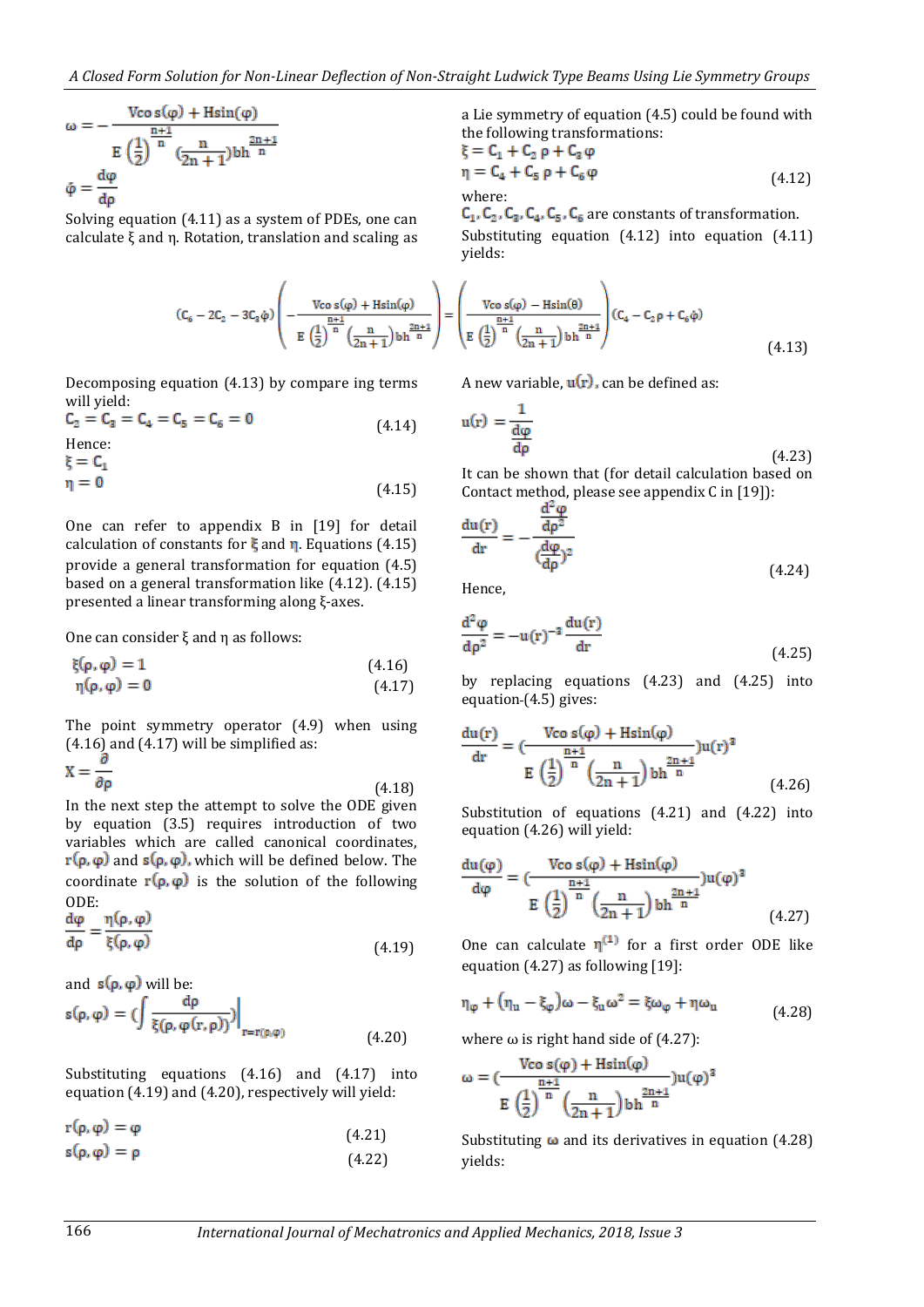$$
\eta_{\varphi} + \frac{1}{E\left(\frac{1}{2}\right)^{\frac{n+1}{n}} \left(\frac{n}{2n+1}\right) bh^{\frac{2n+1}{n}}} \times (\eta_{u} - \xi_{\varphi}) \times (V \cos(\varphi) + H \sin(\varphi))
$$
  

$$
\times u^{3} \left( \frac{1}{E\left(\frac{1}{2}\right)^{\frac{n+1}{n}} \left(\frac{n}{2n+1}\right) bh^{\frac{2n+1}{n}}} \right)
$$
  

$$
\times \xi_{u} (V \cos(\varphi) + H \sin(\varphi))^{2} \times u^{6}
$$
  

$$
= \frac{1}{E\left(\frac{1}{2}\right)^{\frac{n+1}{n}} \left(\frac{n}{2n+1}\right) bh^{\frac{2n+1}{n}}} \times \xi
$$
  

$$
\times \left( -V \cos(\varphi) + H \sin(\varphi) \right) \times u^{3}
$$
  

$$
+ \frac{30}{E\left(\frac{1}{2}\right)^{\frac{n+1}{n}} \left(\frac{n}{2n+1}\right) bh^{\frac{2n+1}{n}}} \times \eta
$$
  

$$
\times \left( V \cos(\varphi) + H \sin(\varphi) \right) \times u^{2}
$$

One can show from the above equation:<br> $\eta_{\omega} = \xi_{\mu} = 0$ 

(4.30)  
Comparison of the coefficients of 
$$
\mathbf{u}^2
$$
 in equation  
(4.29) will yield the equation:

$$
(\eta_u - \xi_{\varphi})(\text{Vco s}(\varphi) + \text{Hsin}(\varphi)) = \xi(-\text{Vco s}(\varphi) + \text{Hsin}(\varphi))
$$
\n(4.31)

To satisfy equation (4.29),  $\xi$  must be assumed to be zero otherwise there is no other acceptable value for it.<br> $\xi = 0$ 

$$
\xi = 0
$$
\n(4.32)

\nhence equation (4.29) will be:

$$
\eta_u u = 3\eta
$$
 (4.33)  
The integral of this ODE is:  

$$
\eta = u^3
$$
 (4.34)

So the point symmetry becomes:  
\n
$$
\mathbf{X} = \mathbf{u}^2 \frac{\partial}{\partial \mathbf{u}}
$$
\n(4.35)

Based on (4.35), canonical coordinates can be calculated from (4.19) and (4.20) as:  $r(\varphi, u) = \varphi$  (4.36)

$$
s(\varphi, u) = \frac{1}{2u^2} \tag{4.37}
$$

(4.29)

$$
\frac{ds}{dr} = \left(\frac{V\cos(s(r) + H\sin(r))}{E\left(\frac{1}{2}\right)^{\frac{n+1}{n}}\left(\frac{n}{2n+1}\right)\text{bh}^{\frac{2n+1}{n}}}\right)
$$
(4.38)

$$
S = \left(\frac{\text{Vco s}(r) + \text{Hsin}(r)}{E\left(\frac{1}{2}\right)^{\frac{n+1}{n}} \left(\frac{n}{2n+1}\right) \text{b}h^{\frac{2n+1}{n}}}\right) + C_1
$$
\n(4.39)

Further, by substituting (4.36), (4.37) and (4.39) in (4.27) one can get:  $\mathbf{x}$ 

$$
(\frac{d\varphi}{d\rho})^2 = \left(\frac{2}{E\left(\frac{1}{2}\right)^{\frac{n+1}{n}}\left(\frac{n}{2n+1}\right)\text{b}h^{\frac{2n+1}{n}}}\right) \times (-V\cos(r) + H\sin(r)) + C_1
$$
\n(4.40)

 $C_1$  can be calculated as following by considering boundary condition (4.6):

$$
C_1=\left(\frac{M_0^n}{E\left(\frac{1}{2}\right)^{\frac{n+1}{n}}\left(\frac{n}{2n+1}\right)\text{bh}^{\frac{2n+1}{n}}}\right)^2-\left(\frac{2}{E\left(\frac{1}{2}\right)^{\frac{n+1}{n}}\left(\frac{n}{2n+1}\right)\text{bh}^{\frac{2n+1}{n}}}\right)\times\left(-V\,\cos(\theta_f)+H\sin(\theta_f)\right) \tag{4.41}
$$

where  $\theta_f$  is final angle in the tip. Solution of (4.40) yields:

$$
\rho = \int \frac{d\phi}{\sqrt{\left(\frac{1}{E\left(\frac{1}{2}\right)^{\frac{n+1}{n}}\left(\frac{n}{2n+1}\right)bh^{\frac{2n+1}{n}}\right)}}} \times C_2
$$
\n
$$
\sqrt{\frac{E\left(\frac{1}{2}\right)^{\frac{n+1}{n}}\left(\frac{n}{2n+1}\right)bh^{\frac{2n+1}{n}}\right)} \times C_1
$$
\n
$$
(-V\cos(\phi) + H\sin(\phi)) + C_1 \tag{4.42}
$$

From equations (4.3) and (4.4) one can dive the following equation :

$$
\int_0^a dx = \int_0^{\theta_f} \frac{d\phi \cos(\phi)}{\sqrt{\left(\frac{\frac{n+1}{2}\left(\frac{1}{2}\right)^{\frac{n+1}{n}}\left(\frac{n}{2n+1}\right)bh^{\frac{2n+1}{n}}\right)}} \times \left(-\text{Vco } s(\phi) + \text{Hsin}(\phi)\right) + C_1 \quad (4.43)
$$
\n
$$
\int_0^b dy = \int_0^{\theta_f} \frac{d\phi \sin(\phi)}{\sqrt{\left(\frac{1}{E}\left(\frac{1}{2}\right)^{\frac{n+1}{n}}\left(\frac{n}{2n+1}\right)bh^{\frac{2n+1}{n}}\right)}} \times \left(-\text{Vco } s(\phi) + \text{Hsin}(\phi)\right) + C_1 \quad (4.44)
$$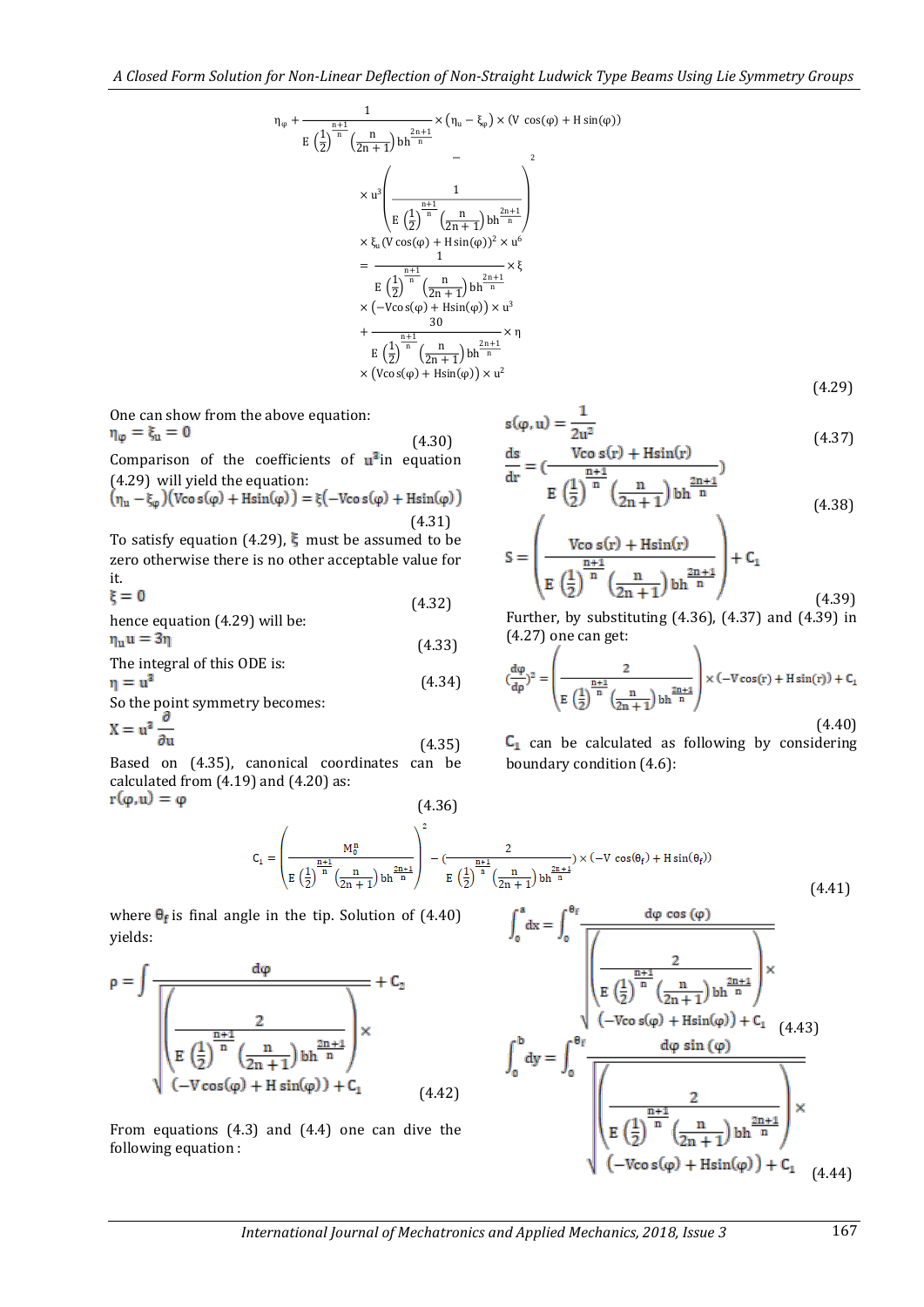Which is the relationship that after the integration will yield the deflection at the tip of the not-straight cantilever beam.

## **5. Validation**

To verify the solution of equations (4.43) and (4.44), a simplified case of loading that has already been presented in the open literature [5] is analysed based on the above derived solution. The validation requires considering same conditions of loading of same type of beam that it would perform of same fashion.

The assumed beam is straight as the solution in [5] is for a straight beam. In the equations the beams are described by the length (L), width (b) and thickness<br>  $\kappa = \int_{-\infty}^a e^{-\int_{-\infty}^a e^{-\cos{(\varphi)}}}$ 

(h) – the geometry and the elastic modulus constant (E). The tip deflection for the two models is compared. The analytical formulation of the proposed model coincides with the solution presented in [5].

If one assumes there is no vertical and horizontal forces and there is one constant moment  $M_0$ .

Equations  $(4.42)$ ,  $(4.43)$  and  $(4.44)$  will be simplified as following, respectively:

$$
C_1 = \left(\frac{M_0^n}{E\left(\frac{1}{2}\right)^{\frac{n+1}{n}} \left(\frac{n}{2n+1}\right) bh^{\frac{2n+1}{n}}}\right)^2
$$
\n(5.1)

$$
= \int_{0}^{\infty} dx = \int_{0}^{\infty} \frac{\sqrt{C_{1}}}{\sqrt{C_{1}}} = \int_{0}^{\frac{\pi}{2} \left(\frac{1}{2}\right)^{\frac{n+1}{n}} \left(\frac{n}{2n+1}\right) bh^{\frac{2n+1}{n}} \cos(\varphi) d\varphi} = L - \frac{E\left(\frac{1}{2}\right)^{\frac{n+1}{n}} \left(\frac{n}{2n+1}\right) bh^{\frac{2n+1}{n}}}{M_{0}^{n}} \times \sin\left(\frac{M_{0}^{n}}{\log(1 + \varphi)}\right) = \int_{0}^{\frac{\pi}{2}} d\varphi \sin(\varphi) \tag{5.2}
$$

$$
\delta_{v} = \int_{0}^{1} dy = \int_{0}^{\frac{\alpha_{\phi}}{\sqrt{C_{1}}}} \frac{d\phi \sin(\frac{\phi}{\sqrt{C_{1}}})}{\sqrt{C_{1}}} \\
= \int_{0}^{\frac{\beta_{f}}{\alpha_{f}}} \frac{E\left(\frac{1}{2}\right)^{\frac{n+1}{n}} \left(\frac{n}{2n+1}\right) b h^{\frac{2n+1}{n}}}{M_{0}^{n}} \times \sin(\phi) d\phi = \frac{E\left(\frac{1}{2}\right)^{\frac{n+1}{n}} \left(\frac{n}{2n+1}\right) b h^{\frac{2n+1}{n}}}{M_{0}^{n}} \times (1 - \cos(\frac{M_{0}^{n}}{2n+1}) b h^{\frac{2n+1}{n}}) \times (1 - \cos(\frac{M_{0}^{n}}{2n+1}) b h^{\frac{2n+1}{n}})
$$
\n
$$
(5.3)
$$

These results as shown in (4.44) and (4.45) coincide with the ones provided in reference [4]. The derived solution represents a general case of the particular solution available in the open literature. The general result could be used for applications of AFMs made from nano-composites that may exhibit some curvature while the material may not have a linear behavior. However, the applications for the proposed solution are not limited to AFM). The analytical solution comes handy in the design phase.

## **6. Conclusion**

The deflection of geometrically non-straight cantilever beams subjected point loads and made from materials behaving non-linearly such as the micro-beams used in AFM application was found analytically using Lie symmetry method which enable the reduction of the ODE describing the large deflection of the beam. Such a solution is available in the open literature for only a particular case whereas the proposed method provides a general solution for more complex geometries and loadings. Hereby general analytical solution of the deflection for the not-straight beam was methodically presented. Lie

group symmetry method is a universal and powerful method for solving nonlinear differential equations.

### **References:**

- [1] M. Brojan, T. Videnic, a.o. Large deflections of nonlinearly elastic non-prismatic cantilever beams made from materials obeying the generalized Ludwick constitutive law, Meccanica, 2009. 44:733– 739
- [2] Bisshopp, K. E., and D. C. Drucker. Large deflection of cantilever beams. Quarterly of Applied Mathematics 3.3 (1945): 272-275.
- [3] Wang, T.M., S.L. Lee, and O.C. Zienkiewicz, A numerical analysis of large deflections of beams, International Journal of Mechanical Sciences, 1961.3(3):p.219-228.
- [4] Kemper, J.D., Large deflections of tapered cantilever beams. International Journal of Mechanical Sciences, 1968. 10(6): p. 469-478.
- [5] Lewis, G. and F. Monasa, Large deflections of cantilever beams of non-linear materials of the Ludwick type subjected to an end moment. International Journal of Non-Linear Mechanics, 1982. 17(1): p. 1-6.